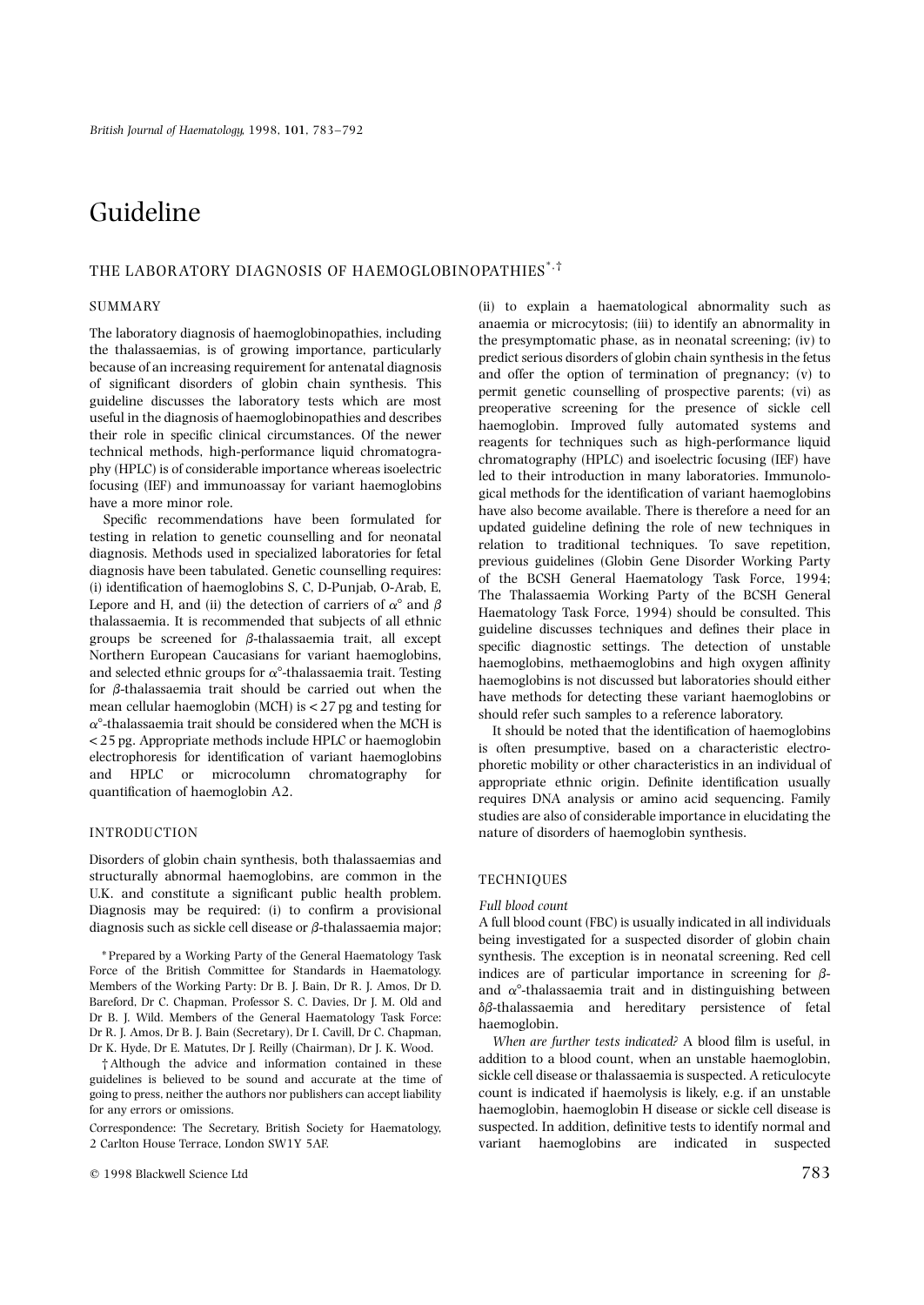haemoglobinopathies, regardless of the results of the full blood count and film.

### *Haemoglobin electrophoresis on cellulose acetate at alkaline pH (pH 8·2–8·6)*

Cellulose acetate electrophoresis enables the provisional identification of haemoglobins A, F, S/G/D, C/E/O-Arab, H and a number of less common variant haemoglobins. With good electrophoretic techniques, haemoglobin F levels >2% can be recognized visually; when an increased level is detected, quantification is required. Good techniques also enable a split A2 band to be recognized. This is useful in helping to distinguish  $\alpha$ -chain variants, e.g. haemoglobin G Philadelphia, from  $\beta$ -chain variants, e.g. haemoglobin D Punjab. It is also essential if  $\beta$ -thalassaemia trait is to be diagnosed in individuals who also have a δ-chain variant (see below).

Haemoglobin A2 can be quantified by cellulose acetate electrophoresis followed by elution and spectrometry, but this is a labour-intensive technique if large numbers of samples require testing. Quantification of haemoglobin A2 by scanning densitometry is not recommended as the precision is not good enough for the diagnosis of  $\beta$ -thalassaemia trait (ICSH, 1978).

Variant haemoglobins, including haemoglobin S, can be quantitated by scanning densitometry (Legg *et al*, 1995). However, it is necessary to have good separation of bands and it should be noted that this method is imprecise if the concentration is low, e.g. haemoglobin F can be quantified with reasonable precision only when it is appreciably elevated. Quantification of variant haemoglobins can be diagnostically useful, e.g. in helping to distinguish haemoglobin Lepore from heterozygosity for haemoglobins S/D/G and in the differential diagnosis of sickle cell/ $\beta^+$  thalassaemia (S $\beta^+$ ) thal) and sickle cell anaemia (SS).

*When are further tests needed?* Patients who show a band with the mobility of haemoglobin S require a sickle solubility test (or alternative) to confirm the presence of haemoglobin S; if this is negative an alternative technique to identify haemoglobins D and G is needed. Those with a single band with the mobility of haemoglobin S require not only a sickle solubility test but an alternative technique to distinguish sickle cell anaemia (SS) from compound heterozygosity for haemoglobin S and other haemoglobins, e.g. D and G, with the same mobility as haemoglobin S. Samples which show a band with the mobility of C/E/O-Arab require electrophoresis at acid pH (using citrate agar or a commercial or other agarose gel which has been shown to give similar separation of variant haemoglobins) or investigation by an appropriate alternative technique (see below), to distinguish between these haemoglobins and, when there is a single band with this mobility, to distinguish homozygotes from compound heterozygotes; the alternative technique should also distinguish haemoglobin C from haemoglobin C-Harlem. It should be noted that DNA analysis can be used to identify D-Punjab and O-Arab. Elevated haemoglobin F should be quantitated and a Kleihauer test should be performed when  $\delta\beta$ thalassaemia is suspected (i.e. when red cell indices suggest thalassaemia, an F band is visible on electrophoresis and

haemoglobin A2 is not elevated) and also when hereditary persistence of fetal haemoglobin (HPFH) is suspected.

## *Haemoglobin electrophoresis on citrate agar or agarose gel at pH 6·0–6·2*

Electrophoresis at acid pH on citrate agar or appropriate agarose gel is usually used as a supplement to cellulose acetate electrophoresis at alkaline pH. There are differences in the relative mobilities of variant haemoglobins between citrate agar and agarose gel. Both techniques distinguish haemoglobin S from D/G but do not distinguish between most types of D and G. They will distinguish haemoglobin C from E, C-Harlem and O-Arab.

Electrophoresis at acid pH is indicated in the investigation of suspected high-affinity haemoglobins even when electrophoresis at alkaline pH is normal, since some high-affinity haemoglobins have abnormal mobility at acid pH but normal mobility at alkaline pH.

*When are further tests indicated?* Further tests are needed to distinguish haemoglobins D and G from each other (see above). A sickle solubility test is indicated when mobility at acid pH suggests haemoglobin C-Harlem, a variant haemoglobin in which the sickle mutation is one of two mutations, rather than haemoglobin C. A sickle cell solubility test is similarly indicated if electrophoretic mobility suggests the presence of one of the other variant haemoglobins in which the sickle mutation is one of two mutations. Performing a sickle solubility test when any variant haemoglobin is detected (World Health Organization, 1994) will avoid missing any such cases.

## *Quantification of haemoglobin A2 by microcolumn chromatography*

This is a satisfactory method for quantification of haemoglobin A2 for the diagnosis of  $\beta$ -thalassaemia trait. Special columns are required for haemoglobin A2 quantification in the presence of haemoglobin S, but it should be noted that this test is not essential for diagnosis since  $S\beta^+$  thal can be distinguished from sickle cell trait (AS) on the basis of haemoglobin S comprising a higher proportion of total haemoglobin than haemoglobin A in  $S\beta^+$ -thalassaemia (>50%) and a lower proportion (<50%) in sickle cell trait. This technique is of some value in distinguishing between SS (haemoglobin A2 <4%) and  $S\beta$ ° thalassaemia (haemoglobin A2 >4%) (Dacie, 1988; Serjeant, 1992). However, it should be noted that coexisting  $\alpha$ -thalassaemia trait will influence these values and interpretation should be undertaken with considerable caution.

*When are further tests indicated?* Microcolumn chromatography should be combined with haemoglobin electrophoresis at alkaline pH in order to detect any variant haemoglobins. High and low haemoglobin A2 percentages can be distinguished visually on an electrophoretic strip, and this can sometimes be a useful check on microcolumn chromatography results. It should be noted that unstable haemoglobins can be associated with an increased haemoglobin A2 percentage, and if the red cell indices do not suggest a straightforward  $\beta$ -thalassaemia trait then a test for an unstable haemoglobin is indicated.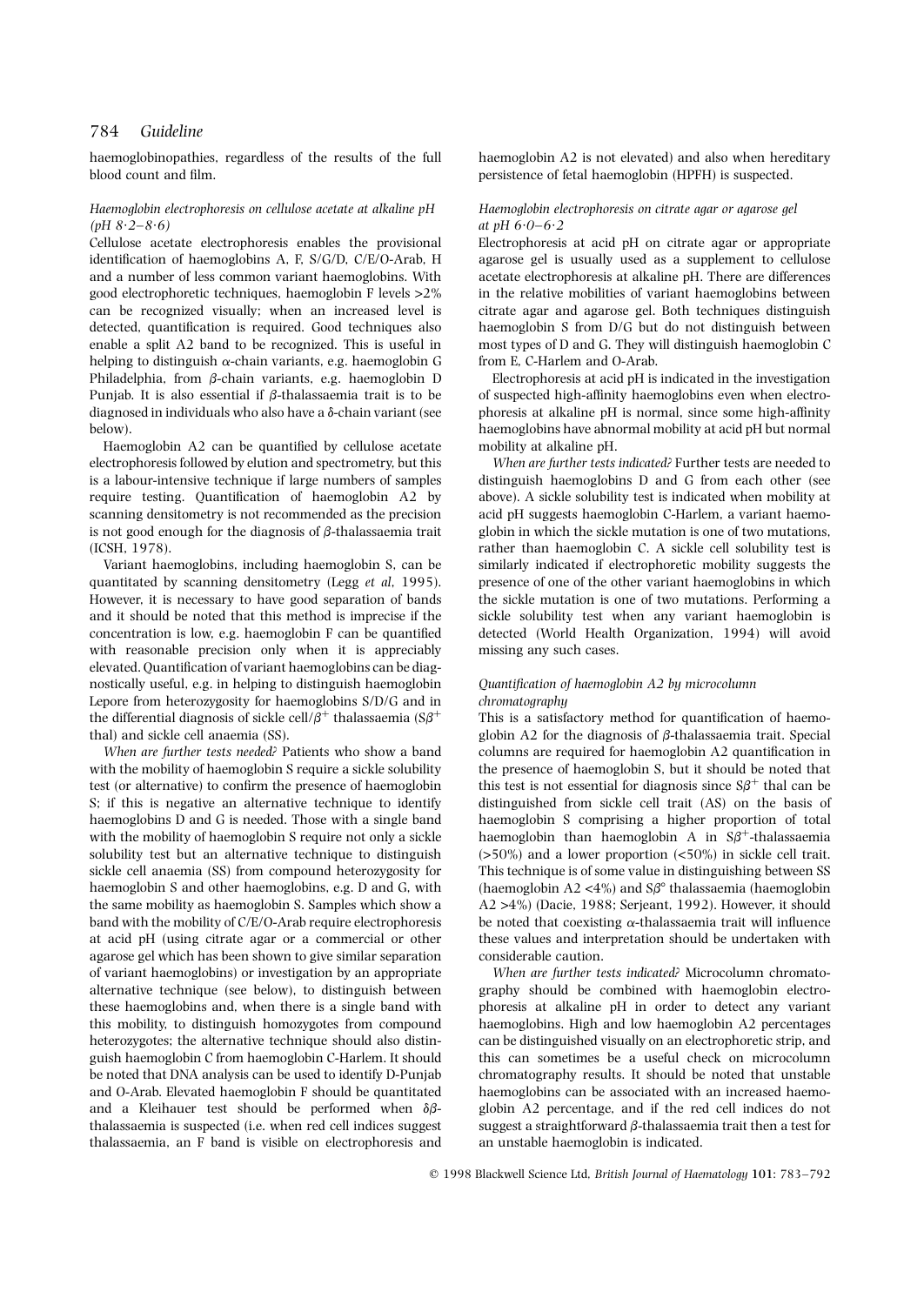**Table I.** Variant haemoglobins which can be distinguished from each other by isoelectric focusing.\*

| Instrument/reagent system    | Distinguished from each other                                    |
|------------------------------|------------------------------------------------------------------|
| <b>Isolab</b>                | A, F, S, C, D-Punjab, G-Philadelphia/Lepore, E/A2/O-Arab         |
| Helena Rapid Electrophoresis | A, F, S, C, D-Punjab, G-Philadelphia, E/A2 <sup>+</sup> , O-Arab |
| Pharmacia Phast              | Information not available                                        |

\* Haemoglobins which can be distinguished from each other are separated by a comma; those which cannot be distinguished from each other are separated by a forward slash. † Haemoglobin C may also show some overlap with haemoglobins E/A2.

#### *Isoelectric focusing (IEF)*

The haemoglobins which can be distinguished from each other by isoelectric focusing differ between different instrument/ reagent systems (Table I). In addition, an increased percentage of haemoglobin A2 may be observed but this technique has not been validated for haemoglobin A2 quantification.

*When are further tests indicated?* The presence of haemoglobin S should be confirmed by a sickle solubility test or an alternative technique. A high or borderline haemoglobin A2 on IEF should be confirmed by microcolumn chromatography or an alternative technique.

#### *High-performance liquid chromatography (HPLC)*

HPLC can be used for the quantification of haemoglobins A2 and F and the detection, provisional identification and quantification of variant haemoglobins. The haemoglobins which can be distinguished from each other vary somewhat between different instruments and reagent systems (Table II). HPLC provides precise quantification of haemoglobin A2 and is therefore suitable for the diagnosis of  $\beta$ -thalassaemia trait.

However, haemoglobin A2 may not be accurately quantified in the presence of haemoglobin S. In addition, haemoglobin A2 cannot usually be separated from haemoglobin E, thus hindering the differential diagnosis between  $E/B^{\circ}$  thalassaemia and homozygosity for haemoglobin E.

Automated HPLC systems which have been the subject of recent evaluations include the Bio-Rad Variant, Primus Variant System 99 and Kontron Haemoglobin System PV (Waters *et al*, 1996; Bain & Phelan, 1997a, b; Wild & Stephens, 1997).

*When are further tests indicated?* The nature of any variant haemoglobin detected by HPLC which is of potential clinical relevance (e.g. for genetic counselling) should be confirmed by an alternative technique.

#### *Sickle solubility tests*

The kits for sickle cell solubility tests which are predominantly used in the U.K. will detect haemoglobin S down to a concentration of 20% (and sometimes below, in some cases as low as 8%) (Bain & Phelan, 1997a). This method is

**Table II.** Variant haemoglobins which can be distinguished from each other by high-performance liquid chromatography.\*

| Instrument/reagent system                                                     | Distinguished from each other                                                           |
|-------------------------------------------------------------------------------|-----------------------------------------------------------------------------------------|
| Primus Variant System 99                                                      | A, F, S, C, E/A2, D-Punjab, G-Philadelphia, O-Arab                                      |
| Kontron Instruments Haemoglobin System PV                                     | A, F, S, C, E/A2†, D-Punjab, G-Philadelphia                                             |
| BioRad Variant ( $\beta$ thal short program')                                 | A, F, S, C, E/A2, D-Punjab, G-Philadelphia, O-Arab                                      |
| Glycomat 765 'Green' Kit<br>In Hb A2 mode<br>In variant mode                  | A, F., S, C, D-Punjab/G-Philadelphia/E/A2<br>A, F, S, C, D-Punjab, G-Philadelphia, E/A2 |
| Glycomat 'Gold' Kit (also Biomen Gold Kit)<br>In HbA2 mode<br>In variant mode | A, F, S, C, D-Punjab/G-Philadelphia, E/A2<br>A, F, S, C, D-Punjab, G-Philadelphia, E/A2 |
| Shimadzu Industry Standard HPLC                                               | S. D-Punjab, G-Philadelphia, C. E/A2, O-Arab                                            |
| Protech Scientific Ltd. HaemaChrom                                            | Information not available                                                               |

\* This table is based on published information and on the experience of the Working Party. Haemoglobins which can be distinguished from each other are separated by a comma; those which cannot be distinguished from each other are separated by a forward slash.

† Haemoglobins E and A2 have fairly similar retention times and some overlap might occur. ‡ Haemoglobin F and glycosylated haemoglobin A (haemoglobin A1) are not distinguished.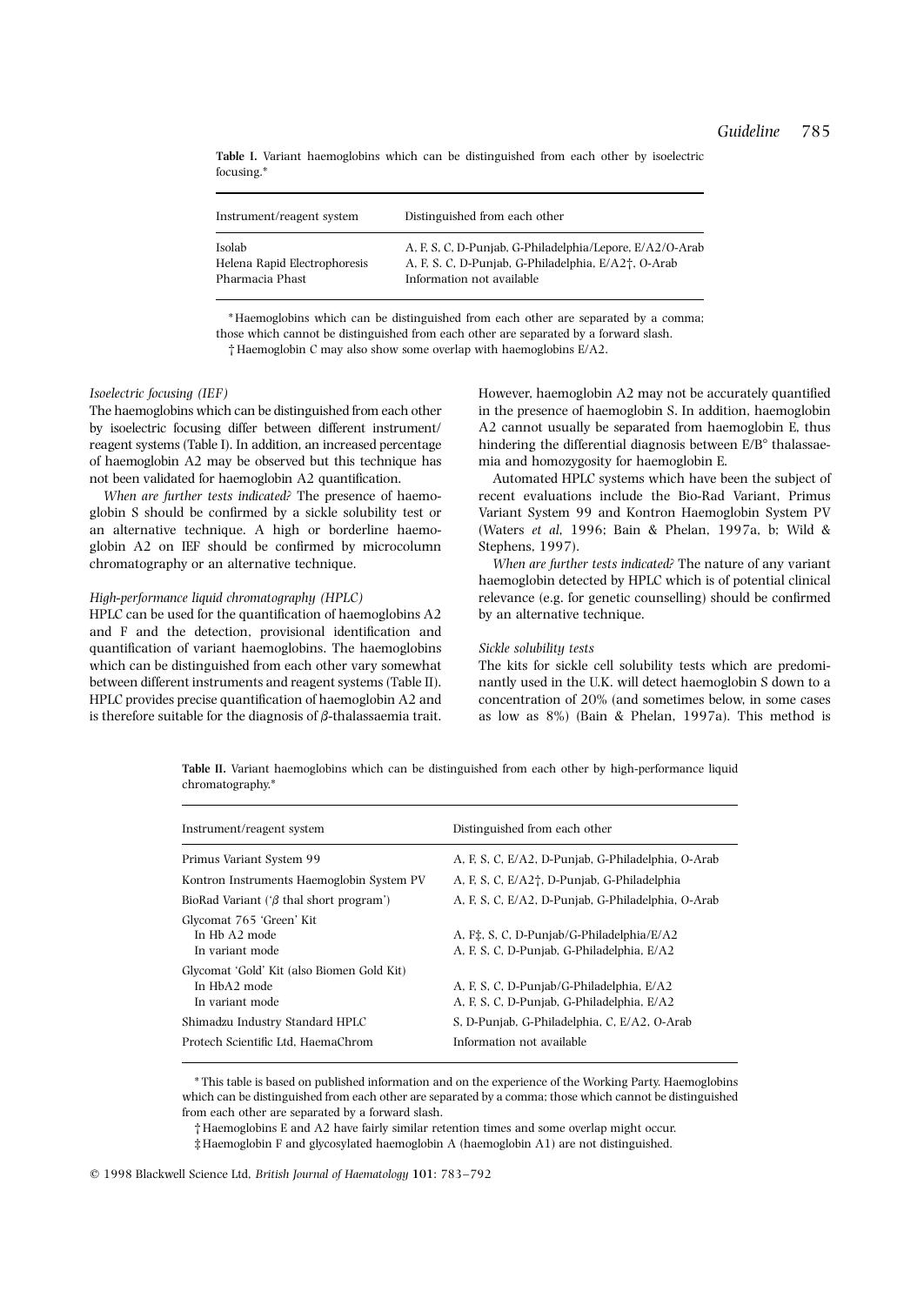therefore capable of detecting all cases of sickle cell trait beyond the period of early infancy, even when there is coexisting  $\alpha$ -thalassaemia trait. Kits which have been the subject of an evaluation for the Medical Devices Agency of the Department of Health and which have been found to be satisfactory are Sickledex (Ortho Diagnostics), Sickle-SOL (Baxter Diagnostics Inc.), Microgen Bioproducts S-TEST (Microgen Bioproducts Ltd) and Sickle-Check (Lorne Laboratories Ltd) (Bain & Phelan, 1997a). The method of Dacie & Lewis (1995), although less sensitive than commercial kits, also detects haemoglobin S down to a concentration of 20%. Most methods require that all negative or equivocal sickle solubility tests be centrifuged before reading to increase sensitivity and reliability.

*When are further tests indicated?* All positive and equivocal sickle solubility tests should be confirmed by haemoglobin electrophoresis or an alternative technique both for confirmation and to distinguish AS from SS and from compound heterozygous states. In an emergency, e.g. pre-anaesthetic, this distinction can be made with reasonable accuracy with a sickle solubility test combined with a blood film and a blood count. It is also recommended that all negative sickle solubility tests be confirmed by haemoglobin electrophoresis or an alternative technique.

In general a sickle solubility test is not indicated in an infant before the age of 6 months since a negative result may be misleading. However, a sickle solubility test can sensibly be performed in an emergency, prior to an anaesthetic, since if it is negative then it is unlikely that anaesthesia will cause any clinical problems. The wording of the report on such a test must state that a negative test does not exclude the presence of a low percentage of haemoglobin S and that further testing is necessary and will follow.

## *Immunoassay for variant haemoglobins*

Kits are currently available for the immunoassays of haemoglobins S, C, E and A, known respectively as HemoCard Hemoglobin S, HemoCard Hemoglobin C, Hemo-Card Hemoglobin E and HemoCard Hemoglobin A (Isolab Inc.). This technique is potentially useful and, when functioning properly, all HemoCards detect the relevant variant haemoglobins at least down to 10% and sometimes down to 5% (Bain & Phelan, 1997a, b; Chapman *et al*, 1997). There have, however, been problems with intermittent failure of the method.

## *Quantification of haemoglobin F and Kleihauer test*

Quantification of haemoglobin F is indicated if raised haemoglobin F is detected beyond early infancy, e.g. in sickle cell disease, thalassaemia major or intermedia, suspected hereditary persistence of fetal haemoglobin (HPFH) and suspected  $\delta\beta$ -thalassaemia. A Kleihauer test should be performed whenever an increased percentage of haemoglobin F is detected and the differential diagnosis is between  $\delta\beta$ -thalassaemia trait, when the distribution of haemoglobin F is usually heterocellular, and HPFH, in which the distribution of haemoglobin F is usually pancellular. A 2-minute alkali denaturation test is recommended for the quantification of haemoglobin F. Techniques for the

Kleihauer test will be the subject of a separate BCSH guideline. It should be noted that in the differential diagnosis of HPFH and  $\delta\beta$ -thalassaemia, quantification of haemoglobin F and a Kleihauer test are supplementary to the assessment of red cell indices.

#### *Haemoglobin H inclusions*

A haemoglobin H preparation is indicated to confirm the presence of haemoglobin H in suspected inherited or acquired haemoglobin H disease.

## CLINICAL SETTINGS IN WHICH TESTS ARE REQUIRED

## *For genetic counselling of prospective parents either before or during pregnancy*

The disorders of globin chain synthesis which should be predicted in a fetus and the abnormalities which should therefore be detected in prospective parents are given in Table III. A flow chart illustrating the procedures for their detection is given in Fig 1. It should be noted that it may not always be possible to predict whether a fetus will have  $\beta$ -thalassaemia major or  $\beta$ -thalassaemia intermedia. Selective testing may be considered if the percentage of patients from ethnic minorities is low (Working Party of the Standing Committee on Sickle Cell, Thalassaemia and other Haemoglobinopathies, 1993), but this policy is dependent on reliable information on ethnic origin being available. It should be noted that screening for haemoglobinopathies and thalassaemias is just as important when pregnancy may result from artificial insemination from a donor or from *in vitro* fertilization as when conception occurs naturally.

#### b*-Thalassaemia trait*

The detection of the great majority of cases of  $\beta$ -thalassaemia trait requires either (a) that all women are screened for  $\beta$ -thalassaemia trait by scrutiny of the red cell indices, or (b) that all women are tested for  $\beta$ -thalassaemia trait, regardless of red cell indices, by universal measurement of haemoglobin A2 percentage. Selection by ethnic origin is undesirable since  $\beta$ -thalassaemia trait and haemoglobin Lepore (which has the same significance) can occur in a very wide range of ethnic groups including Northern Europeans. If a woman is already pregnant, testing should be done regardless of apparent iron deficiency since a diagnosis of iron deficiency does not exclude coexisting  $\beta$ -thalassaemia. When screening is based on red cell indices, all women with an MCH <27 pg (Rogers *et al*, 1995) should have further tests performed. The screening of all women necessitates the use of a less labour-intensive technique such as HPLC whereas selective screening can be carried out by either cellulose acetate electrophoresis and microcolumn chromatography or by HPLC. If numbers are relatively small, electrophoresis followed by elution can be used. Important technical points which should be considered in quantifying haemoglobin A2 have been discussed in detail in a previous BCSH guideline (The Thalassaemia Working Party of the BCSH General Haematology Task Force, 1994). Both  $\delta\beta$ -thalassaemia trait and the presence of haemoglobin Lepore have the same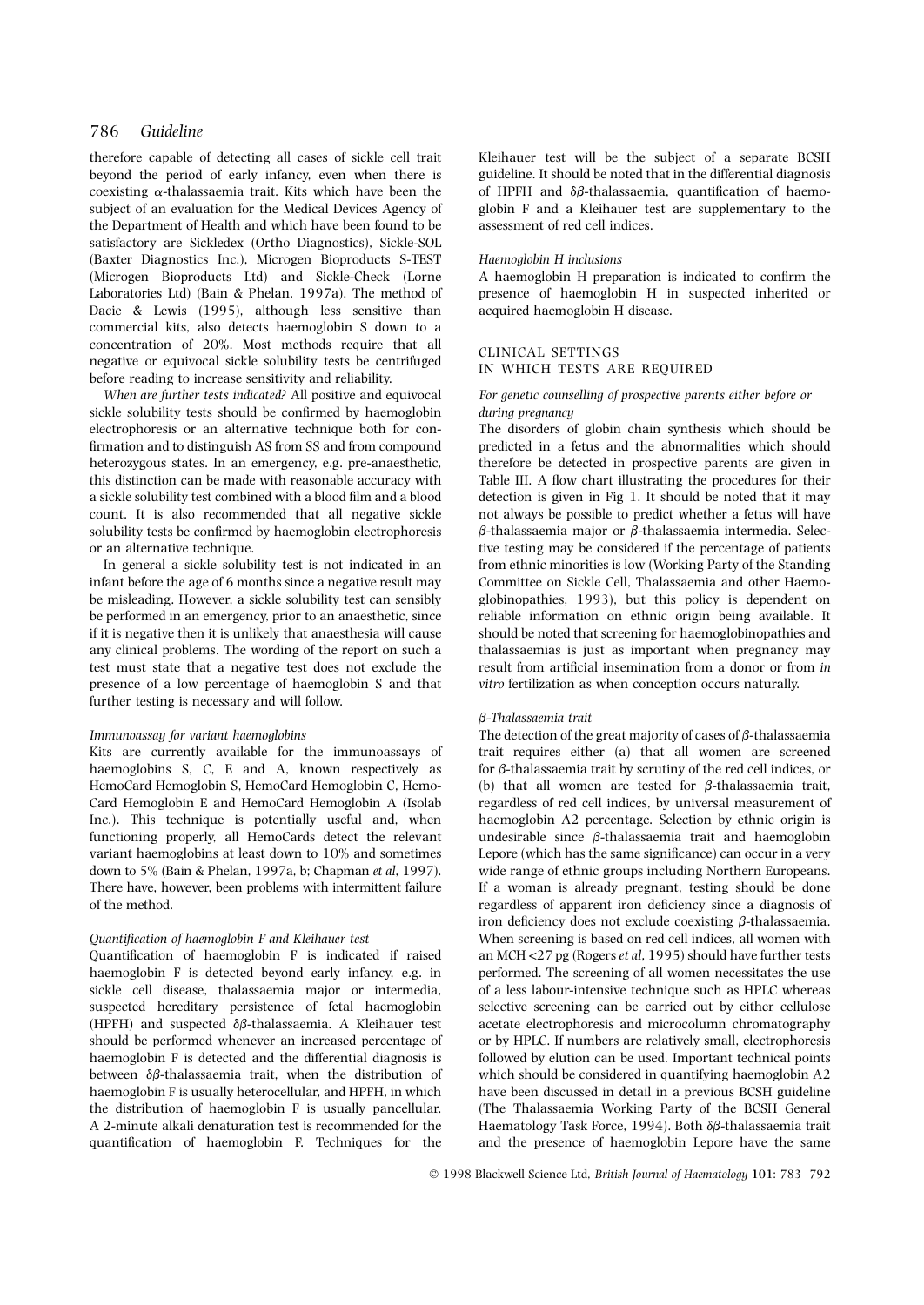**Table III.** Disorders of globin chain synthesis which should be predicted in a fetus and prospective parents.

| Disorders of globin chain synthesis which should be predicted in a fetus<br>$\beta$ -Thalassaemia major (including haemoglobin E/ $\beta$ °-thalassaemia)<br>$\beta$ -Thalassaemia intermedia (including haemoglobin E/ $\beta$ °-thalassaemia)<br>Haemoglobin Barts hydrops fetalis<br>Sickle cell anaemia                                                                                                               |
|---------------------------------------------------------------------------------------------------------------------------------------------------------------------------------------------------------------------------------------------------------------------------------------------------------------------------------------------------------------------------------------------------------------------------|
| Compound heterozygous states causing other forms of sickle cell disease (sickle cell/ $\beta$ -                                                                                                                                                                                                                                                                                                                           |
| thalassaemia, sickle cell/haemoglobin C disease, sickle cell/haemoglobin D-Punjab,<br>sickle cell/haemoglobin O-Arab)                                                                                                                                                                                                                                                                                                     |
| Disorders of globin chain synthesis which should be detected in prospective parents<br>$\beta$ -Thalassaemia* heterozygosity or compound heterozygosity<br>Haemoglobin E heterozygosity, homozygosity or compound heterozygosity<br>$\alpha^{\circ}$ -Thalassaemia heterozygosity or haemoglobin H disease<br>Sickle cell heterozygosity, homozygosity, or compound heterozygosity<br>Haemoglobins C, D-Punjab and O-Arab |
| * The presence of haemoglobin Lepore or of $\delta\beta$ -thalassaemia trait has exactly the<br>. Dental Anti-Control of Albert and Anti-Control and Albert and Albert Anti-Control and March 1. Anti-Control                                                                                                                                                                                                             |

same significance as  $\beta$ -thalassaemia trait and diagnosis of these traits is required whenever diagnosis of  $\beta$ -thalassaemia trait is required.

significance as  $\beta$ -thalassaemia; haemoglobin electrophoresis at alkaline pH and quantification of haemoglobin F, when elevated, by an alkali denaturation test will permit their diagnosis. Both can also be diagnosed by means of IEF or HPLC. It should be noted that quantification of haemoglobin F is not essential in straightforward  $\beta$ -thalassaemia trait since, although it is elevated in a significant proportion of patients, the diagnosis can be made from consideration of the red cell indices and the proportion of haemoglobin A2. However, an elevated level should be noted because of its relevance to a Kleihauer test performed for quantification of feto-maternal haemorrhage. Each laboratory should have procedures in place to ensure that the presence of an elevated proportion of haemoglobin F in a pregnant woman does not lead to misdiagnosis of feto-maternal haemorrhage and that an alternative technique is available for ensuring that the dose of anti-D given to Rhesus negative women is adequate.

It should be noted that there are some problem areas in the diagnosis of  $\beta$ -thalassaemia trait. One is the existence of  $\beta$ -thalassaemia trait in which the haemoglobin A2 level is borderline or even normal. These cases can be divided into (i) those with both normal red cell indices and normal haemoglobin A2, and (ii) those with abnormal red cell indices but a normal haemoglobin A2. The majority of heterozygotes of the former group will be missed in the routine diagnostic laboratory. The commonest mutations responsible are  $-101$  (C $\rightarrow$ T) and  $-92$  (C $\rightarrow$ T). Mean values reported for individuals carrying the latter mutation are MCV 83·9 fl, MCH 28·6 pg and Hb A2 3·4% (Pagano *et al*, 1995). Patients in the second group, i.e. those with abnormal red cell indices and a normal haemoglobin A2 concentration, have an  $\alpha$ -thalassaemia trait-like phenotype. This abnormality results from a small group of mild  $\beta$ -thalassaemia mutations, such as CAP+1 (A  $\rightarrow$  C) in South Asians (Indians) and, occasionally from IVI-6

 $(T \rightarrow C)$  in Mediterranean individuals. Heterozygotes for the  $CAP+1$  mutation have, for example, been observed to have the following mean values: MCV 79 fl, MCH  $24.7$  pg, Hb A2 3·4% (personal observations, Dr J. Old). The phenotype of abnormal red cell indices with a normal haemoglobin A2 concentration can also result from the co-inheritance of d-thalassaemia (in *cis* or *trans*) and a 'high haemoglobin A2'  $\beta^+$ - or  $\beta^{\circ}$ -thalassaemia mutation. Such coinheritance of  $\beta$ - and  $\delta$ -thalassaemia trait occurs in Sardinians and in Cypriots. The majority of such cases will be detected if the procedures we recommend for the detection of  $\alpha^{\circ}$ -thalassaemia trait are followed (see Fig 1).

It should also be noted that co-inheritance of either  $\alpha^{\circ}$ -thalassaemia trait or homozygous  $\alpha^{+}$ -thalassaemia trait and mild  $\beta$ -thalassaemia trait makes it more likely that the diagnosis of  $\beta$ -thalassaemia trait will be missed. In a small proportion of such individuals the MCV and MCH will be raised to normal values. This modifying effect means that the diagnosis of  $\beta$ -thalassaemia trait may be missed in individuals with mild  $\beta^+$ -thalassaemia mutations such as CAP+1 (A  $\rightarrow$  C) and coexisting  $\alpha$ thalassaemia trait. The co-inheritance of  $\alpha$ -thalassaemia trait and a  $\beta$ -thalassaemia mutation, which would usually lead to abnormal red cell indices but a normal haemoglobin A2 concentration, may result in the patient having normal red cell indices as well as a normal haemoglobin A2 concentration.

A further problem occurs if an A2 variant is present. Failure to detect a split A2 band may cause the diagnosis of  $\beta$ -thalassaemia trait to be missed as a result of incorrect haemoglobin A2 quantification.

## a8*-Thalassaemia trait*

Screening for  $\alpha^{\circ}$ -thalassaemia trait (genotype  $-\alpha\alpha$ ) by scrutiny of the red cell indices (supplemented by measurement of haemoglobin A2 to exclude  $\beta$ -thalassaemia trait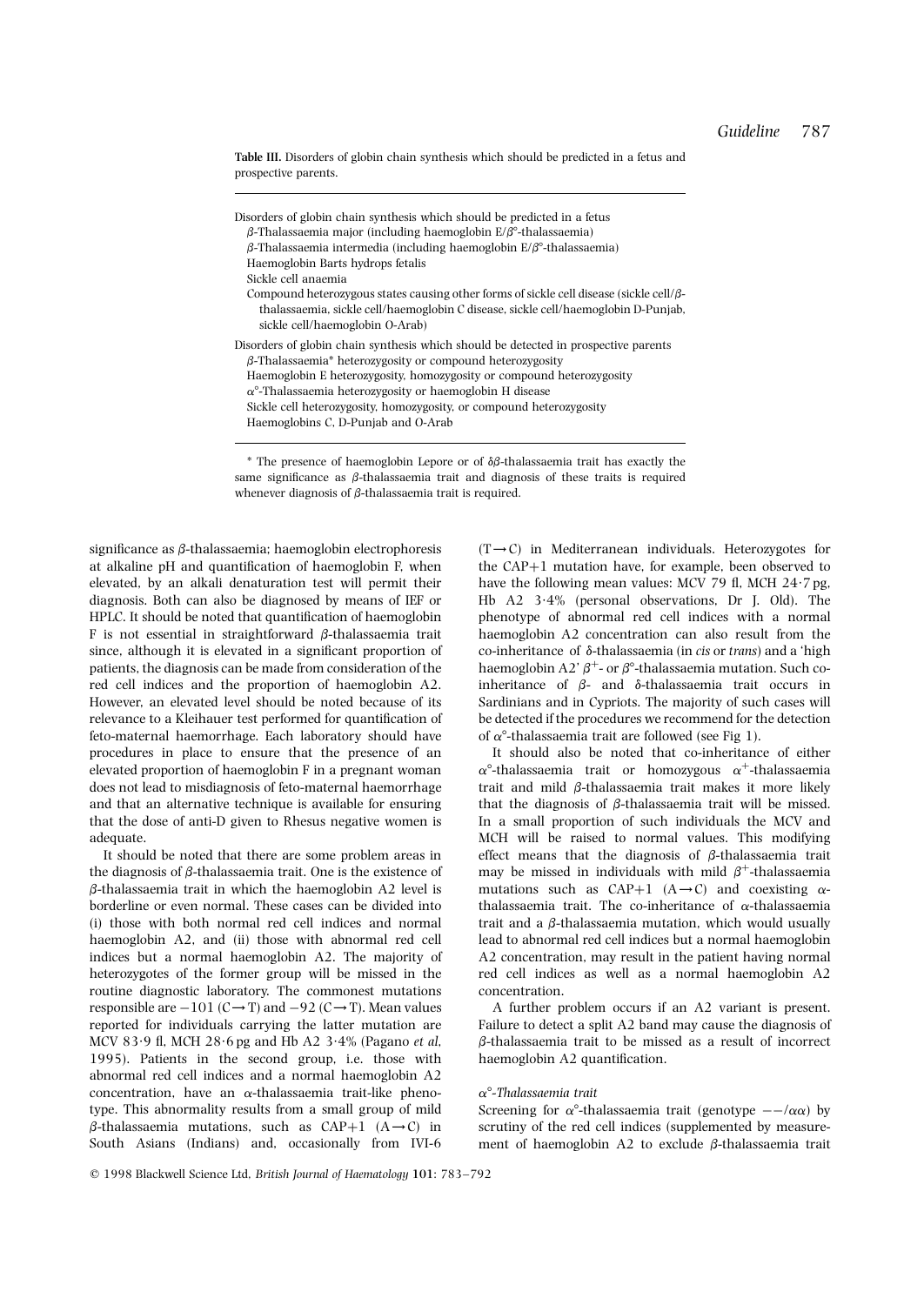

**Fig 1.** Flow chart demonstrating procedure for diagnosis of  $\alpha^{\circ}$ ,  $\beta$ - and  $\delta\beta$ -thalassaemia trait and clinically significant haemoglobin variants in pregnant women ('patients') and their partners. \* Selective screening is acceptable in low incidence areas but only if accurate information on ethnic origin is available.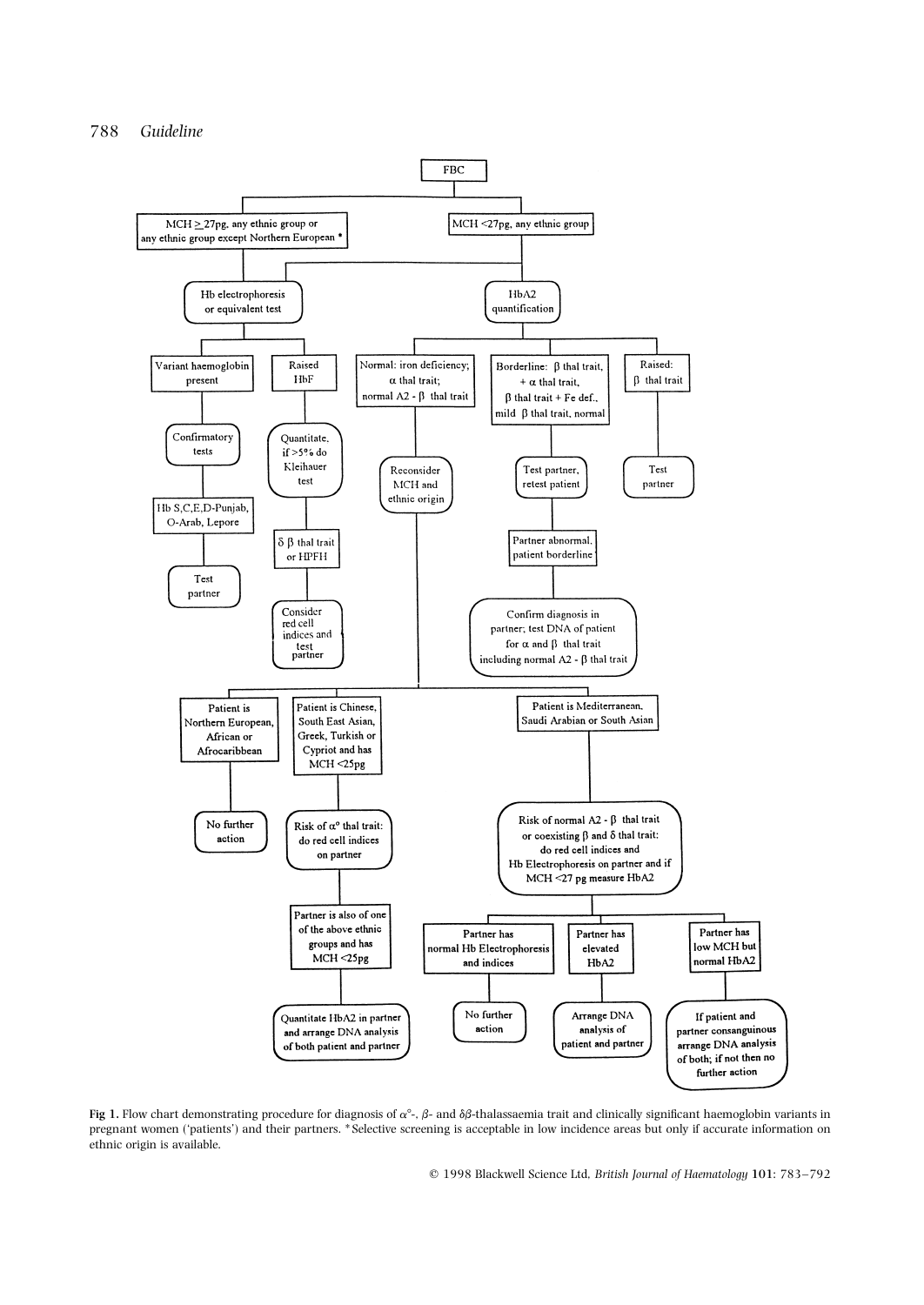when the MCH is appropriately reduced) should be carried out in all women of the following ethnic origins: Chinese, South-East Asian, Greek, Turkish, Cypriot. The need to screen other Mediterranean populations is less well established. If the woman and her partner are consanguineous the indications for screening are stronger. It is not necessary to screen South-Asian (Indian subcontinent), African and Afro-Caribbean women for  $\alpha^{\circ}$  thalassaemia since the  $\alpha$ thalassaemia trait phenotype is likely to arise from the  $-\alpha/$  $-\alpha$  genotype and not the  $-\frac{1}{\alpha}$  genotype. However, it should be noted that a borderline haemoglobin A2 in a patient with thalassaemic indices may be consequent on the coexistence of  $\alpha$ - and  $\beta$ -thalassaemia (with or without iron deficiency); further investigation is necessitated by the possibility of  $\beta$ -thalassaemia trait, not the possibility of  $\alpha$ -thalassaemia trait. It is considered reasonable not to test Northern European women since although  $\alpha^{\circ}$ -thalassaemia trait does occur in white British individuals it is very uncommon and unless the partner was from a high incidence ethnic group an adverse fetal outcome would be extremely unlikely. The likelihood of detecting a significant abnormality must be set against the expense of testing and the anxiety generated.

Initial screening for  $\alpha^{\circ}$ -thalassaemia trait is by the red cell indices (Higgs, 1993). Further testing is indicated if the MCH is  $\langle 25 \rangle$  pg and  $\beta$ - and  $\delta\beta$ -thalassaemia trait and haemoglobin Lepore have been excluded. Occasional cases of  $\alpha^{\circ}$ -thalassaemia trait have an MCH between 25 and 26 pg, but in large series such cases constitute no more than 1%. Of a total of more than 270 cases of  $\alpha^{\circ}$ -thalassaemia trait diagnosed in four British laboratories in recent years, only two patients had an MCH between 25 and 26 pg and one of these had active liver disease. Another had such a high MCH that the result was probably erroneous.

To avoid unnecessary expensive investigations and the engendering of anxiety in suspected  $\alpha^{\circ}$ -thalassaemia trait it is useful to determine the red cell indices of the partner and proceed to DNA analysis only if both partners have an MCH  $<$ 25 pg.

It should be noted that the presence of  $\beta$ -thalassaemia trait does not exclude the simultaneous presence of  $\alpha^{\circ}$ thalassaemia trait. Failure to detect both abnormalities may lead to a failure to predict haemoglobin Barts hydrops fetalis when one partner has  $\alpha^{\circ}$ -thalassaemia trait and the other has both  $\alpha^{\circ}$ - and  $\beta$ -thalassaemia trait. In appropriate ethnic groups (i.e. those listed above) further detailed investigation is therefore indicated if one partner has  $\beta$ -thalassaemia trait and the other has probable  $\alpha^{\circ}$ -thalassaemia trait (Lam *et al*, 1997).

#### *Variant haemoglobins*

Screening for variant haemoglobins should be carried out on pregnant women of all ethnic groups with the possible exception of Northern Europeans. Ideally women of all ethnic groups should be screened since clinically significant variant haemoglobins also occur, albeit at a low frequency, in Northern Europeans, and since reliable information on ethnic origin is often not available. Screening can be done by cellulose acetate electrophoresis at alkaline pH, IEF or HPLC. When electrophoresis is used as the primary method the

detection of a variant haemoglobin with the mobility of haemoglobin S requires a sickle solubility test or an immunoassay for haemoglobin S for confirmation. Further testing should also be performed to identify haemoglobin D-Punjab (which is clinically significant) and to distinguish it from haemoglobin G-Philadelphia (which is not); this may be done by IEF or HPLC. Further testing should be performed to distinguish between haemoglobins C, E and O-Arab. IEF, HPLC or an immunoassay are suitable.

#### *Testing of partners*

The tests necessary in the partner when a variant haemoglobin or  $\alpha$ - or  $\beta$ -thalassaemia trait is detected are given in Table IV.

#### *Diagnosis of disorders of haemoglobin synthesis in the fetus*

Diagnosis of disorders of globin chain synthesis in the fetus is indicated when a serious disorder is predicted (see Table II). Fetal DNA diagnosis should be carried out in specialized laboratories in accordance with the previous BCSH guideline (The Thalassaemia Working Party of the BCSH General Haematology Task Force, 1994). Tests most commonly used in the National Haemoglobinopathy Reference Laboratory, including tests which have been developed since the previous guideline, are given in Table V.

Submission of samples for fetal diagnosis to a reference laboratory should ideally be preceded by submission of samples from both parents, together with precise details of their respective ethnic origins and a relevant clinical history.

#### *Neonatal screening*

Neonatal screening is performed to detect the presence of clinically important haemoglobin variants and the absence of haemoglobin A.

*Blood samples*. Testing can be carried out on liquid blood, either cord blood or capillary specimens, or on capillary specimens blotted onto filter paper and allowed to dry. The latter are usually known as 'Guthrie spots'. Liquid blood specimens are less suitable for large-scale testing programmes. Guthrie spots have the advantage that collection of specimens for haemoglobinopathy screening can be carried out at the same time as collection of specimens for other neonatal screening programmes. When cord blood samples are used the risk of maternal contamination should be minimized by obtaining the specimen by needle aspiration from a cleaned site on the cord. Maternal contamination (estimated to occur in  $\langle 0.5\%$  of samples) should be suspected if haemoglobin A2 is present or if there is a high percentage of haemoglobin A. However, it should be noted that some neonatal samples do contain haemoglobin A2.

*Techniques*. Liquid blood samples can be screened using cellulose acetate electrophoresis, IEF or HPLC techniques. Eluates from Guthrie spot cards provide a more dilute sample which may not always be suitable for analysis by cellulose acetate electrophoresis. HPLC or IEF is therefore more appropriate as a first-line technique. These samples are subject to increasing degradation of haemoglobins with age. Spots should therefore ideally be tested within 7 d of sampling. Ageing of the dried blood samples leads to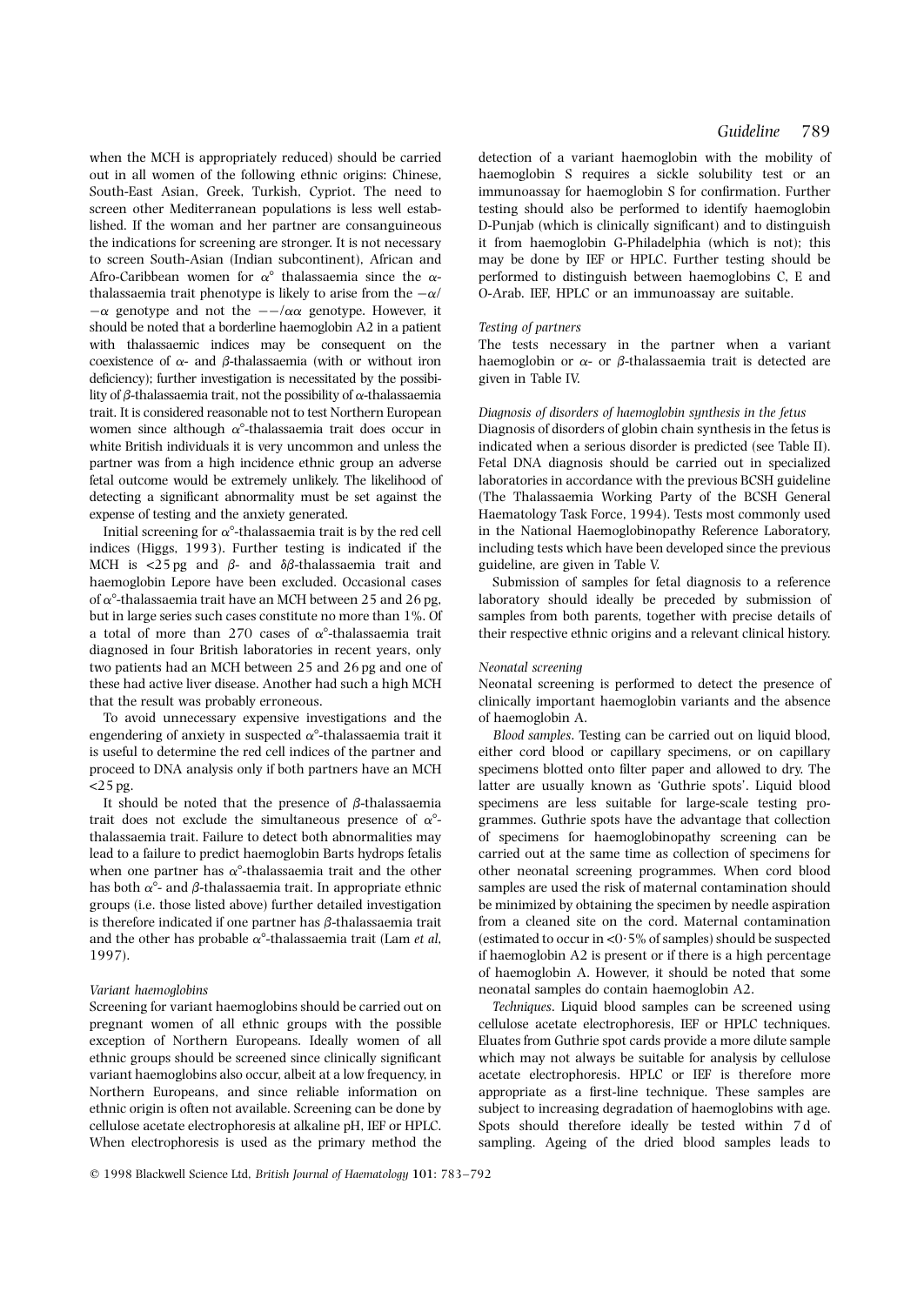Table IV. Tests to be performed in the partner of a woman with a disorder of globin chain synthesis.<sup>\*</sup>

| Disorder found in woman                                  | Tests to be performed in partner<br>to exclude clinically important interactions <sup>+</sup>                                                                                                                                                   |
|----------------------------------------------------------|-------------------------------------------------------------------------------------------------------------------------------------------------------------------------------------------------------------------------------------------------|
| $\beta$ -Thalassaemia trait $\ddagger$                   | Red cell indices and haemoglobin A2 quantification<br>when indicated to exclude $\beta$ -thalassaemia trait $\ddagger$ ;<br>haemoglobin electrophoresis or alternative to<br>exclude sickle cell trait, haemoglobin E and<br>haemoglobin O-Arab |
| Haemoglobin Lepore and $\delta\beta$ -thalassaemia trait | As for $\beta$ -thalassaemia trait                                                                                                                                                                                                              |
| $\alpha^{\circ}$ -Thalassaemia trait                     | Red cell indices, proceeding to DNA analysis in both<br>parents if ethnic origin is appropriate and MCH is<br>$<$ 25 pg in both                                                                                                                 |
| Haemoglobin S                                            | Haemoglobin electrophoresis (or alternative<br>technique) to exclude haemoglobins S, C, D-Punjab<br>and O-Arab; red cell indices and, if indicated,<br>quantification of haemoglobin A2 to exclude $\beta$ -<br>thalassaemia trait:             |
| Haemoglobins C and D-Punjab                              | Haemoglobin electrophoresis to exclude<br>haemoglobin S                                                                                                                                                                                         |
| Haemoglobin O-Arab                                       | Haemoglobin electrophoresis to exclude<br>haemoglobin S and, if MCH is <27 pg, haemoglobin<br>electrophoresis and quantification of haemoglobin<br>A2 to exclude $\beta$ -thalassaemia trait $\ddagger$ :                                       |
| Haemoglobin E                                            | Red cell indices and quantification of haemoglobin<br>A2, if indicated, to exclude $\beta$ -thalassaemia trait $\ddagger$                                                                                                                       |

\* Or tests to be performed in a woman when her partner is found to have a disorder of haemoglobin synthesis.

† In this table the term 'haemoglobin electrophoresis' should be interpreted as 'haemoglobin electrophoresis or alternative technique such as HPLC'.

 $\ddagger$  The presence of haemoglobin Lepore or of  $\delta\beta$ -thalassaemia trait has exactly the same significance as  $\beta$ -thalassaemia trait and diagnosis of these traits is required whenever diagnosis of  $\beta$ -thalassaemia trait is required.

| $\alpha^{\circ}$ -Thalassaemia              | Southern blot analysis        |
|---------------------------------------------|-------------------------------|
|                                             | Gap PCR                       |
| $\beta$ -Thalassaemia                       |                               |
| Known mutations                             | PCR, allele-specific priming  |
|                                             | <b>GAP PCR</b>                |
| Unknown mutations                           | DGGE or heteroduplex analysis |
|                                             | RFLP linkage                  |
|                                             | DNA sequencing                |
| H <sub>b</sub> Lepore                       | GAP PCR                       |
| $\delta\beta$ -Thalassaemia                 | <b>GAP PCR</b>                |
| Hereditary persistence of fetal haemoglobin | GAP PCR                       |
| HbS                                         | PCR, DdeI digestion           |
| Hb C                                        | PCR, allele-specific priming  |
| Hb E                                        | PCR, allele-specific priming  |
| Hb D-Punjab                                 | PCR, EcoRI digestion          |
| H <sub>b</sub> O-Arab                       | PCR, EcoRI digestion          |
|                                             |                               |

**Table V.** Techniques for fetal DNA analysis for disorders of globin chain synthesis most often used in the National Haemoglobinopathy Reference Laboratory.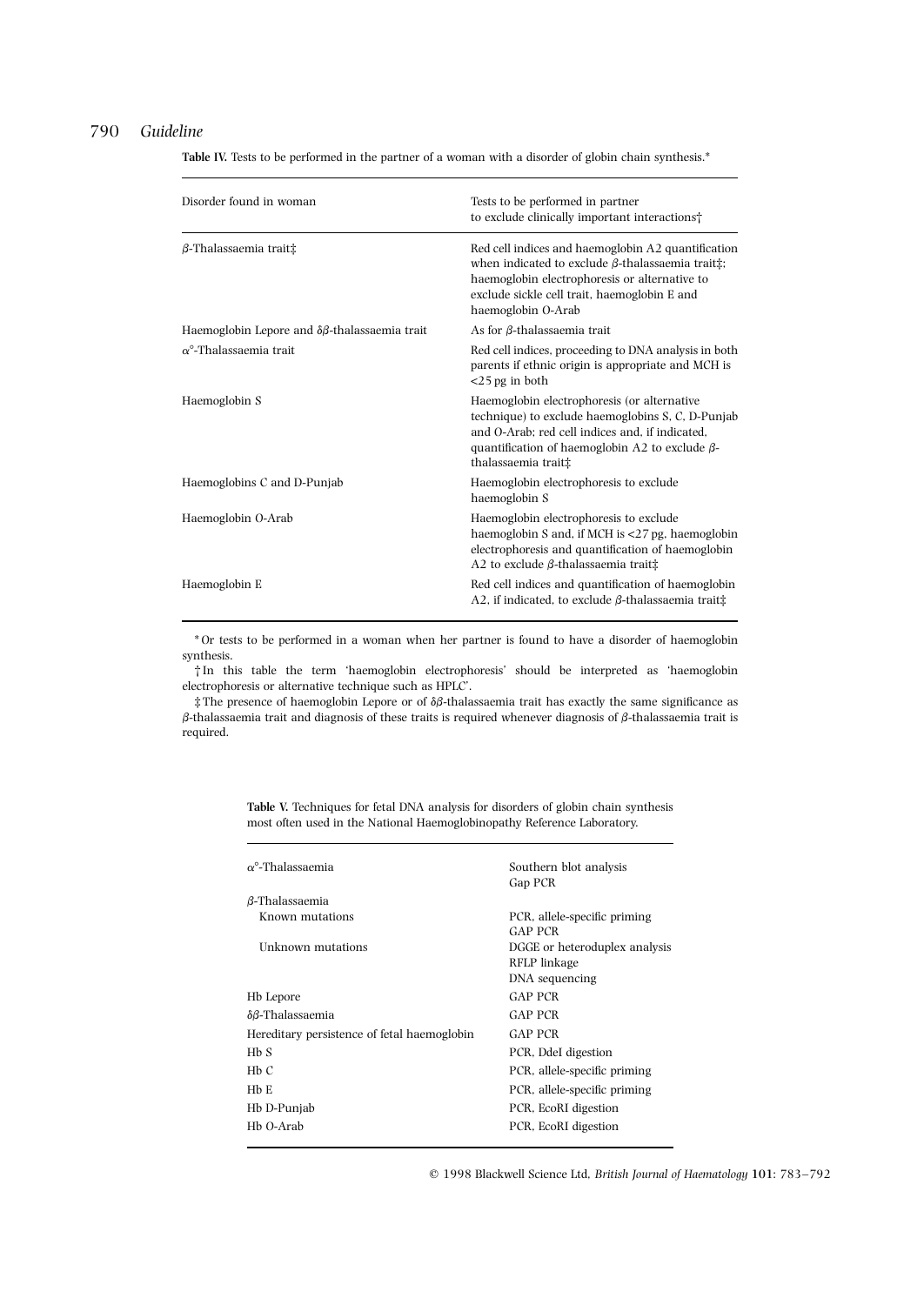conversion to methaemoglobins. This in turn leads to variation in the baseline of chromatograms for all HPLC systems together with an increased number of peaks in the early part of the trace, interfering, in particular, with the detection and quantification of haemoglobin H and haemoglobin Barts. This may not be deemed clinically important as neonatal screening does not usually aim to detect haemoglobin H disease or  $\alpha^{\circ}$ -thalassaemia trait. Ageing of blood samples also leads to widening of the peaks of normal and variant haemoglobins, requiring careful interpretation. Both IEF and HPLC appear to detect all clinically significant variants and detect haemoglobin A down to concentrations of  $\lt 5\%$ .

Sickle solubility tests are not sensitive enough to detect the small quantities of haemoglobin S found in neonatal samples. HaemoCard kits may be sensitive down to concentrations of 10% of haemoglobins S, C and E. However, there is some variation in sensitivity between cards and there is no HemoCard available for haemoglobin D-Punjab or haemoglobin O-Arab.

A presumptive identification of any variant haemoglobin detected can be made on the same sample using a second technique. Further confirmation and clarification of the clinical significance of abnormalities detected should be carried out at a later date, ideally around 6 weeks of age.

The ICSH has published recommendations for neonatal screening for haemoglobinopathies (ICSH, 1988). Available methods have been assessed more recently for the Medical Devices Agency of the Department of Health (Chapman *et al*, 1997).

## *Preoperative screening*

Screening for haemoglobin S is traditionally carried out before surgery so that anaesthetists can be aware of the potential clinical problems. However, it should be noted that with modern anaesthetic techniques such testing may be unnecessary. If testing is considered necessary then all patients who are not of Northern European origin should be tested.

For routine planned surgery a full blood count, sickle solubility test and haemoglobin electrophoresis are usually performed in advance. For emergency surgery, a full blood count and sickle solubility test are usually performed. If the sickle solubility test is positive but the blood count is normal then SS and  $S\beta$ <sup>o</sup>-thalassaemia can be excluded. A blood film will help to exclude  $S\beta^+$ -thalassaemia and sickle cell/ haemoglobin C disease. Some HPLC systems can accept samples out of sequence and provide a rapid answer.

## *Investigation of microcytosis*

If the full blood count is suggestive of iron deficiency then haemoglobin electrophoresis is not an appropriate initial investigation (except in a pregnant woman where a rapid diagnosis is required). Iron deficiency can lower the haemoglobin A2 concentration and, although most cases of  $\beta$ -thalassaemia trait can be diagnosed despite iron deficiency, cases which otherwise would have only a mild elevation of the haemoglobin A2 may be missed (Wasi *et al*,

1968; Alperin *et al*, 1972; Kattamis *et al*, 1972). The patient should be investigated for iron deficiency and treated if appropriate. If there is a persistent microcytosis after recovery from iron deficiency, further investigation should be undertaken.

If the red cell indices are strongly suggestive of thalassaemia trait (e.g. high RBC, normal Hb and low MCV), then investigation for  $\beta$ -thalassaemia trait (and in appropriate ethnic groups haemoglobin E trait) is an appropriate initial investigation. Any one of the methods recommended above for quantification of haemoglobin A2 is satisfactory (HPLC, IEF or haemoglobin electrophoresis at alkaline pH plus elution or microcolumn chromatography). If iron deficiency is excluded and the haemoglobin A2 percentage is normal, the diagnosis of  $\alpha$ -thalassaemia trait should be considered. If the patient is in the reproductive age range, is of an appropriate ethnic group (see above) and the MCH is <25 pg, definitive testing for  $\alpha^{\circ}$ -thalassaemia trait should be considered. If the patient is not of an ethnic group in which  $\alpha^{\circ}$ -thalassaemia trait is likely or if the MCH is >25 pg, further testing is not indicated. The report can be worded 'haemoglobin electrophoresis (or HPLC) is normal; alpha thalassaemia trait not excluded'. In appropriate ethnic groups (e.g. Cypriots and Sardinians) the possibility should be borne in mind that thalassaemic indices with a normal haemoglobin A2 may be due to coexisting  $\beta$ - and  $\delta$ -thalassaemia. The diagnosis of  $\beta$ thalassaemia trait can be confirmed by globin chain synthesis or DNA studies.

In the non-urgent investigation of microcytosis the various published formulae for discriminating between iron deficiency and thalassaemia trait (summarized in Bain, 1995) can be used to indicate which diagnosis is more likely and which test should be carried out first. However, it should be noted that such formulae should not be used in decision making with reference to women who are already pregnant, since the question which is then being asked is not which diagnosis is more likely but whether  $\beta$ - and  $\alpha^{\circ}$ -thalassaemia trait can be excluded.

## *Investigation of other haematological abnormalities*

Investigation to confirm or exclude the presence of a variant haemoglobin may be useful in the investigation of target cells, irregularly contracted cells and, occasionally, an unexplained high haemoglobin concentration or cyanosis, or when non-lysis of red cells in an automated haematology counter suggests the possible presence of a variant haemoglobin. Haemoglobin electrophoresis, IEF or HPLC is suitable.

## ACKNOWLEDGMENTS

We thank Mr Jaspal Kaeda from Hammersmith Hospital, Dr Alison May from the University of Wales College of Medicine and Mr Martin Jarvis from the North Middlesex Hospital for providing some of the data on red cell indices in  $\alpha^{\circ}$ thalassaemia trait; other data was provided by the National Haemoglobinopathy Reference Service. Miss Lynne Dewhurst, Manchester Royal Infirmary, helped in the preparation of Fig 1.